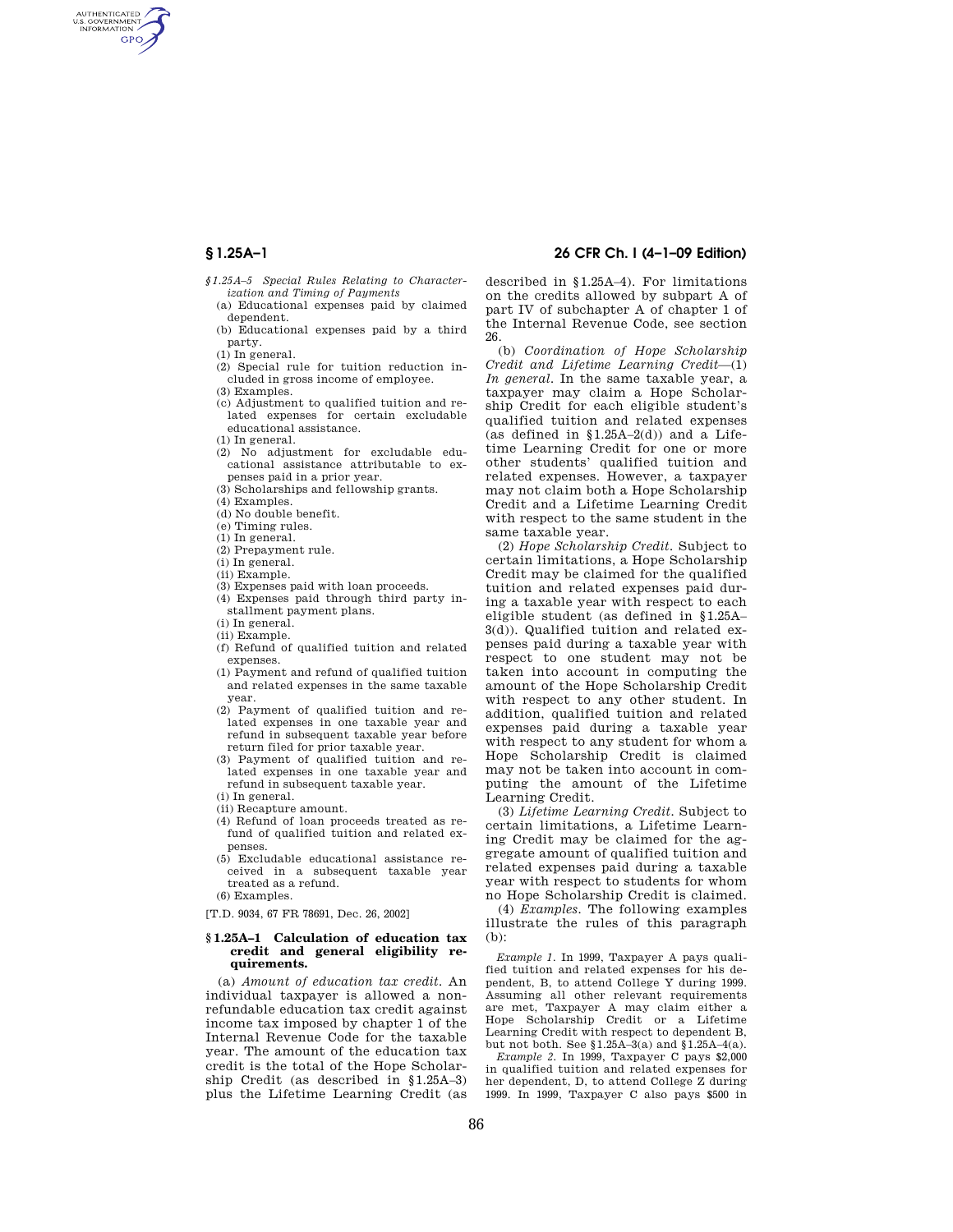## **Internal Revenue Service, Treasury § 1.25A–1**

qualified tuition and related expenses to attend a computer course during 1999 to improve Taxpayer C's job skills. Assuming all other relevant requirements are met, Taxpayer C may claim a Hope Scholarship Credit for the \$2,000 of qualified tuition and related expenses attributable to dependent D (see §1.25A–3(a)) and a Lifetime Learning Credit (see  $$1,25A-4(a)$ ) for the \$500 of qualified tuition and related expenses incurred to improve her job skills.

*Example 3.* The facts are the same as in *Example 2,* except that Taxpayer C pays \$3,000 in qualified tuition and related expenses for her dependent, D, to attend College Z during 1999. Although a Hope Scholarship Credit is available only with respect to the first \$2,000 of qualified tuition and related expenses paid with respect to  $D$  (see §1.25A–3(a)), Taxpayer C may not add the \$1,000 of excess expenses to her \$500 of qualified tuition and related expenses in computing the amount of the Lifetime Learning Credit.

(c) *Limitation based on modified adjusted gross income*—(1) *In general.* The education tax credit that a taxpayer may otherwise claim is phased out ratably for taxpayers with modified adjusted gross income between \$40,000 and \$50,000 (\$80,000 and \$100,000 for married individuals who file a joint return). Thus, taxpayers with modified adjusted gross income above \$50,000 (or \$100,000 for joint filers) may not claim an education tax credit.

(2) *Modified adjusted gross income defined.* The term *modified adjusted gross income* means the adjusted gross income (as defined in section 62) of the taxpayer for the taxable year increased by any amount excluded from gross income under section 911, 931, or 933 (relating to income earned abroad or from certain U.S. possessions or Puerto Rico).

(3) *Inflation adjustment.* For taxable years beginning after 2001, the amounts in paragraph (c)(1) of this section will be increased for inflation occurring after 2000 in accordance with section 1(f)(3). If any amount adjusted under this paragraph  $(c)(3)$  is not a multiple of \$1,000, the amount will be rounded to the next lowest multiple of \$1,000.

(d) *Election.* No education tax credit is allowed unless a taxpayer elects to claim the credit on the taxpayer's federal income tax return for the taxable year in which the credit is claimed. The election is made by attaching Form 8863, "Education Credits (Hope

and Lifetime Learning Credits),'' to the federal income tax return.

(e) *Identification requirement.* No education tax credit is allowed unless a taxpayer includes on the federal income tax return claiming the credit the name and the taxpayer identification number of the student for whom the credit is claimed. For rules relating to assessment for an omission of a correct taxpayer identification number, see section  $6213(b)$  and  $(g)(2)(J)$ .

(f) *Claiming the credit in the case of a dependent*—(1) *In general.* If a student is a claimed dependent of another taxpayer, only that taxpayer may claim the education tax credit for the student's qualified tuition and related expenses. However, if another taxpayer is eligible to, but does not, claim the student as a dependent, only the student may claim the education tax credit for the student's qualified tuition and related expenses.

(2) *Examples.* The following examples illustrate the rules of this paragraph (f):

*Example 1.* In 1999, Taxpayer A pays qualified tuition and related expenses for his dependent, B, to attend University Y during 1999. Taxpayer A claims B as a dependent on his federal income tax return. Therefore, assuming all other relevant requirements are met, Taxpayer A is allowed an education tax credit on his federal income tax return, and B is not allowed an education tax credit on B's federal income tax return. The result would be the same if B paid the qualified tuition and related expenses. See §1.25A–5(a).

*Example 2.* In 1999, Taxpayer C has one dependent, D. In 1999, D pays qualified tuition and related expenses to attend University Z during 1999. Although Taxpayer C is eligible to claim D as a dependent on her federal income tax return, she does not do so. Therefore, assuming all other relevant requirements are met, D is allowed an education tax credit on D's federal income tax return, and Taxpayer C is not allowed an education tax credit on her federal income tax return, with respect to D's education expenses. The result would be the same if C paid the qualified tuition and related expenses on behalf of D. See §1.25A–5(b).

(g) *Married taxpayers.* If a taxpayer is married (within the meaning of section 7703), no education tax credit is allowed to the taxpayer unless the taxpayer and the taxpayer's spouse file a joint Federal income tax return for the taxable year.